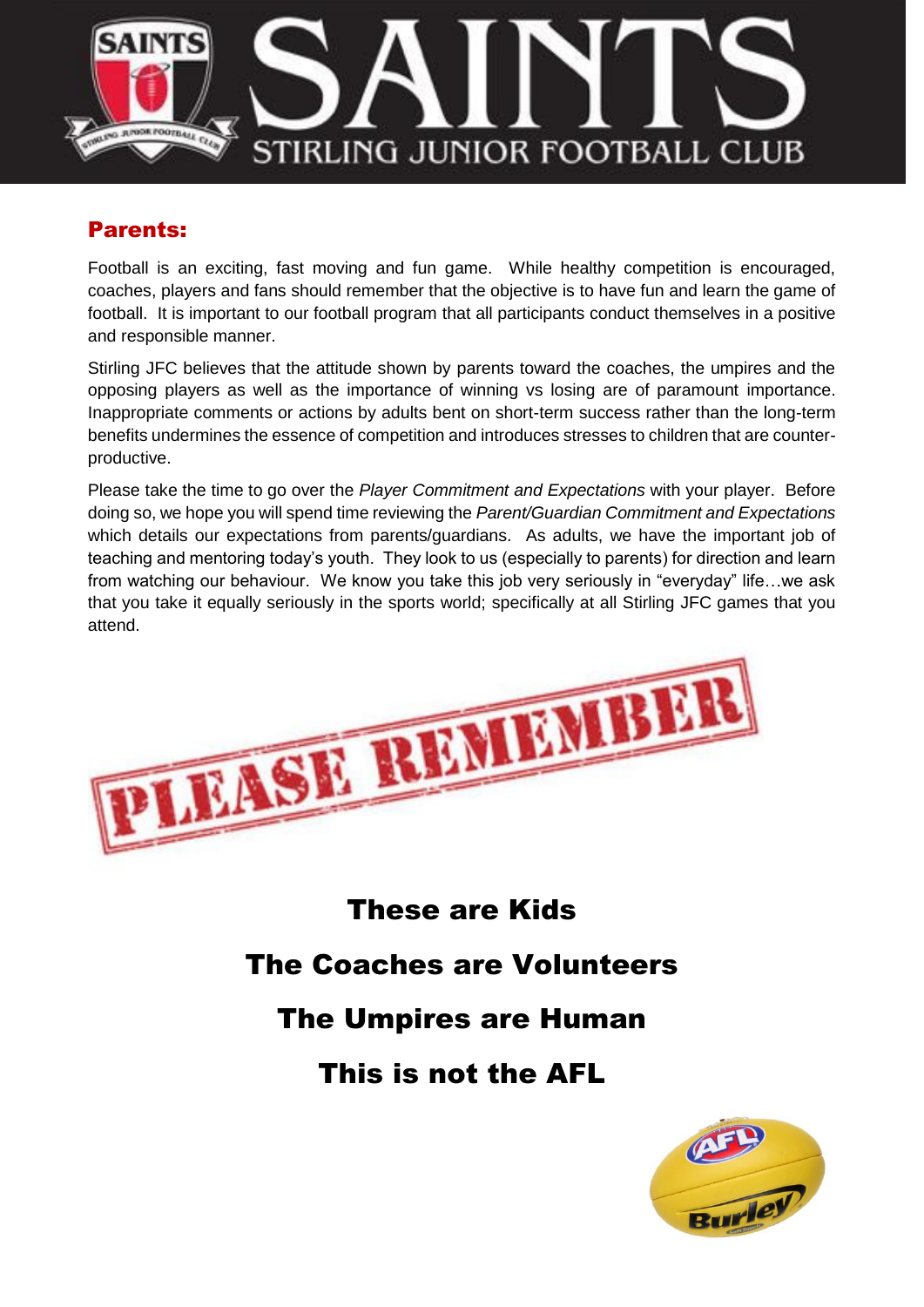

### Parent/Guardian Commitment and Expectations

As a Stirling JFC Parent/Guardian, we ask that you conduct yourselves in a manner outlined below:

- Focus on praise and encouragement rather than on criticism and negative comments.
- Applaud good play, regardless of team. Nothing is better than seeing a child smile from recognition. Encourage fair play and good sportsmanship.
- Remember that every player on the team is a contributing player. Football is a team sport. Without each player, there is no team. Acknowledge that players are at various levels in this sport and will make mistakes, possibly at critical times, in competition. Be patient and supportive through these times.
- Attempt to reduce the pressure of competition, not increase it. A child is easily affected by outside influences. Parents should remember this is a "learning experience" for players and support this experience.
- Be kind and respectful to our Coaches and officials. Parents need to support the Coach and his/her decisions and refrain from verbal criticism. Remember, the Coach makes the final decision regarding players on the oval.
- Do not publicly question the umpire's decisions. Please remember, many of these umpires are young adults learning how to umpire the game, so please treat them with respect. They are there to do an honest job which few others are willing to undertake.
- Parents are asked to not discuss the play of any athlete other than their child.
- NEVER enter the oval to speak with an umpire. Speak to your Coach or the Team Manager at another time if you have a concern.
- Keep in mind that coaching is NOT a science and that all Coaches will make decisions that are popular and unpopular. However, we believe that every member of the Stirling JFC coaching staff acts with the best intentions and with the best interest of each and every player. You may not agree with every decision they make, but please respect that decision.
- No parent is to coach or attempt to coach their child (or any other players) during club trainings and/or competition. Refrain from talking to players during trainings or games. The players need to concentrate on the game and listen to their Coach.
- Parents and Players are not allowed to discuss playing time during games. This does not mean they can never discuss this topic but it is not the right place or time to do this during games. Please schedule a time with the Coach to discuss this or any other concerns you may have.
- Accept the results of the game. Encourage your child to be a good sport in victory and in defeat. Many times a player will not remember the results of a game an hour later but they will remember how they felt because of their own (and your) actions.
- Only sit in designated areas around the oval and remain behind the 'parent line'. This is for your own safety and the safety of the players.
- Treat other fans, Coaches, players, and officials with respect, regardless of race, sex, or ability.
- Drinking, smoking, foul language and antisocial behaviour are not allowed and will not be tolerated around the ovals during games or practices or Club events.

We believe we have the best fans around! But we must remind everyone that Stirling JFC will not tolerate behaviour which brings the Club, our teams, or the game itself into disrepute. Violations of either Code of Conduct are taken seriously and could result in removal from the ovals and/or sanctions at the sole discretion of the Club Administration.